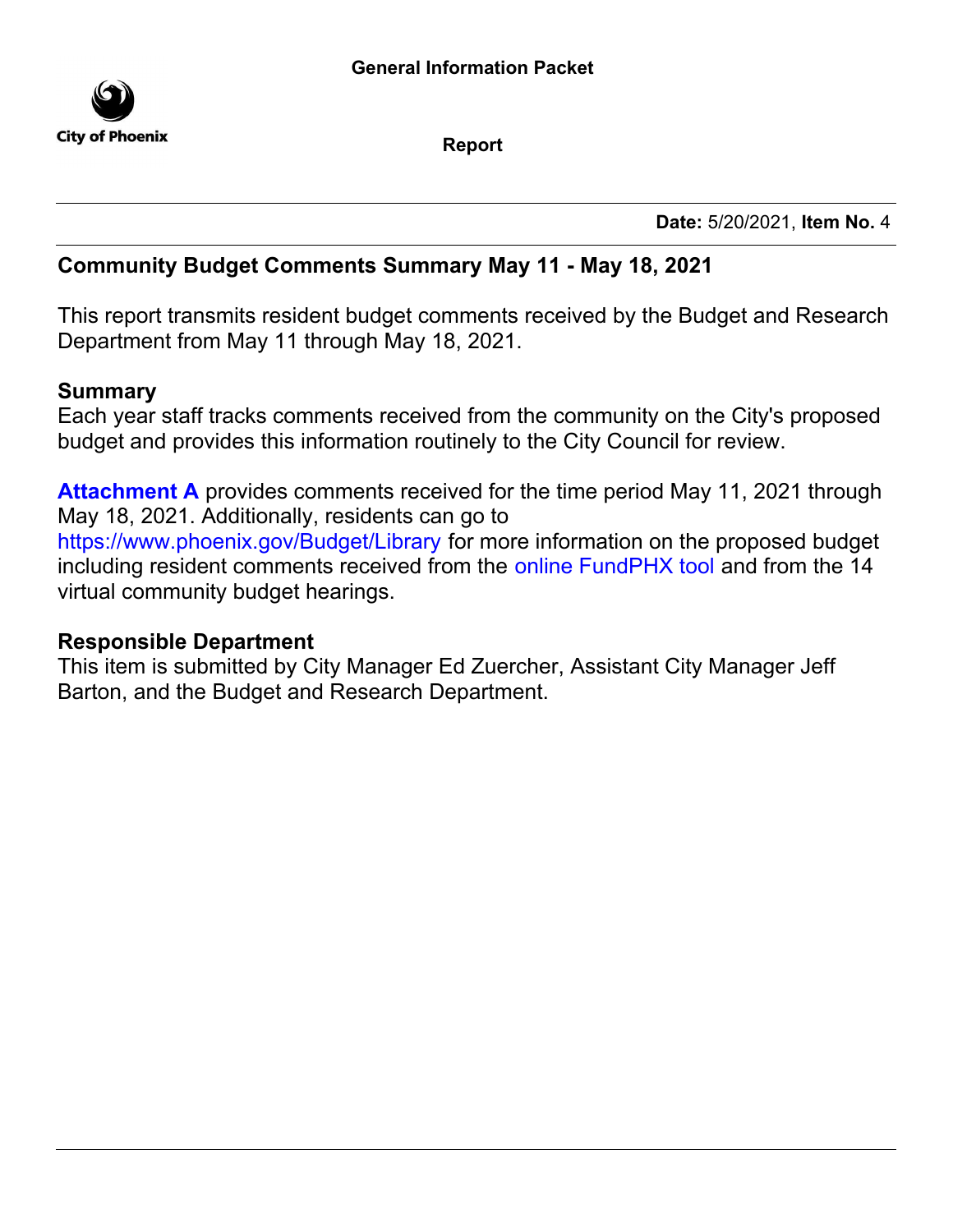

**To:** Ed Zuercher City Manager **Date:** May 18, 2021

- **From:** Amber Williamson Budget and Research Director
- **Subject:** RESIDENT BUDGET COMMENTS

The Budget and Research Department maintains an email address and a voice mailbox for residents to provide comments on the budget.

[Attachment A transmits a summary of these](#page-2-0) comments for May 11 - 18, 2021, and total cumulative social media statistics for March 16 to May 18, 2021.

At http://www.phoenix.gov/budget, residents can access the 2021-22 City Manager's Proposed Budget presented to the City Council on May 4, 2021, minutes from the 14 Virtual Community Budget Hearings held from April 2 - 20, 2021, and other budget information.

At the Virtual Community Budget Hearing webpage, http://www.phoenix.gov/budget/hearings, residents can view the following:

- A link to the **FundPHX Budgeting Tool**
- The Budget Hearing presentation video in English and Spanish
- YouTube videos from each of the Virtual Community Budget Hearings.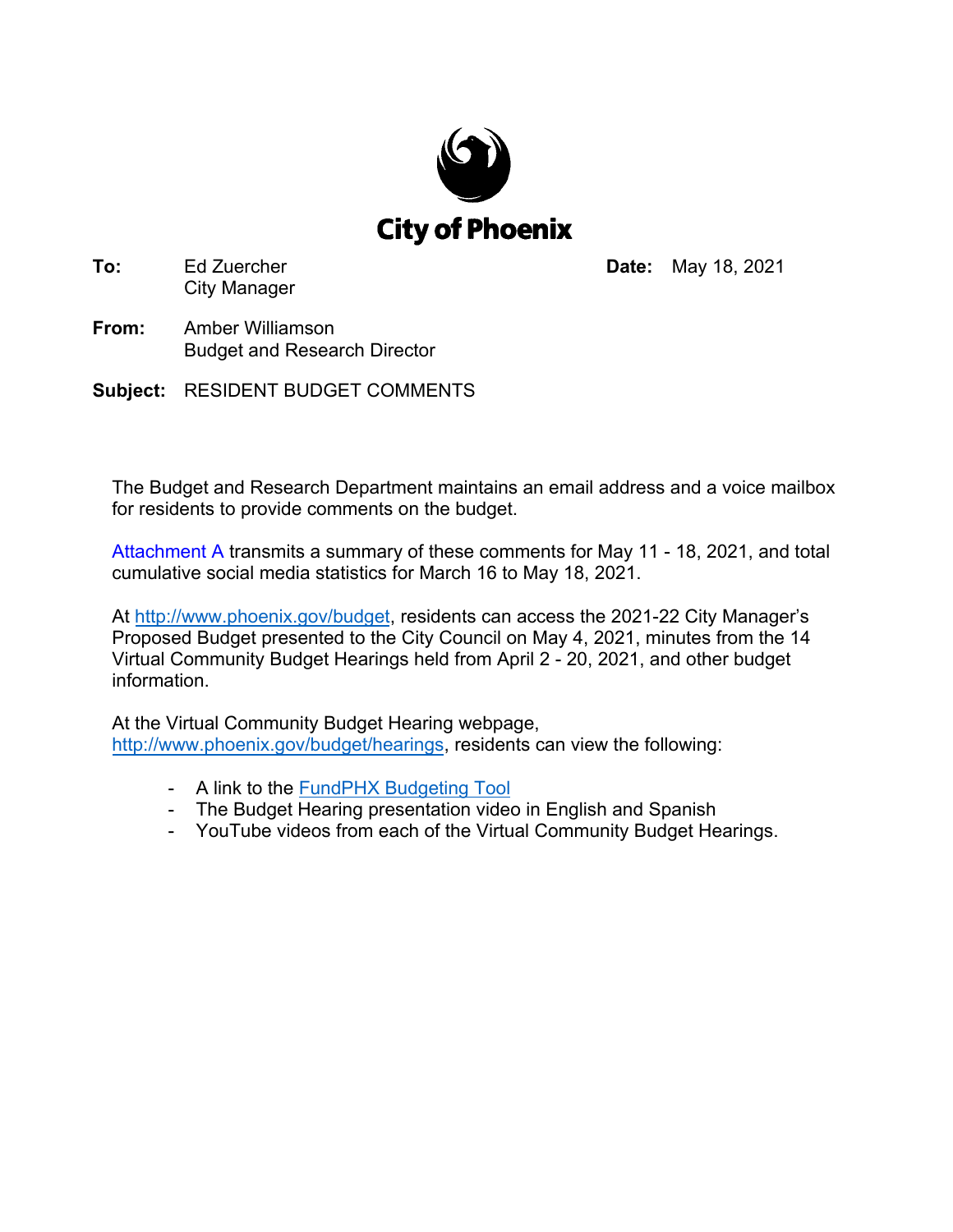#### <span id="page-2-0"></span>**ATTACHMENT A VOICEMAIL, ELECTRONIC, AND WRITTEN BUDGET COMMENTS RESPONDED TO MAY 11 - 18, 2021**

#### Emails

- 1. Greg Peterson sent an email to express concern about the mega drought and the Urban Heat Island effect.
- 2. Lorna Holmes sent an email in support of funding for the Museum for Arizona Artists at Carnegie Library.
- 3. Steve Wagner sent an email in support of the Community Assistance Program (CAP).
- 4. Brian Tobin sent an email in support of the Community Assistance Program (CAP).
- 5. Robbin Coulon sent an email in support of funding for the Community Assistance Program (CAP); heat readiness in South Phoenix; response to homelessness, especially among seniors; affordable housing; small business assistance; and the arts.
- 6. Zoe Mhungu sent an email in support of reallocating Phoenix Police Department funding to mental health and trauma services, education and after-school care, adequate housing, healthcare, and employment opportunities.
- 7. Ann-Marie Alameddin, Lisa E. Blumling-Torosian, Peter Fine, Linda Hunt, Heather Kane, Pam Kehaly, Todd LaPorte, Simer Mayo, David McIntyre, Tammy McLeod, Robert Meyer, Lauren Patheal, Dr. Susan Pepin, Suzanne Pfister, Stephen A. Purves, Kim Shepard, and Dr. Jeffrey Trent of the Greater Phoenix Leadership Health Sector Task Force sent a letter in support of the Community Assistance Program (CAP).
- 8. Caroline Lobo sent an email to express support for funding for a position dedicated to developing a five-year plan for each of the under resourced neighborhoods in the Sunnyslope area; development of a legislative bill that would equally distribute uses and zoning of shelters, rehab centers, etc. throughout the city; a Planning and Development Services position to research and analyze zoning that considers Equity, Diversity and Inclusion; a Planning and Development Services position to work with nonprofit organizations to incorporate their Placemaking documents into the City's General Plan; relocation of St. Vincent de Paul's Dining Hall on 10th Ave. and Hatcher; and a Business Outreach position in the Community and Economic Development Department to work with small and micro businesses.